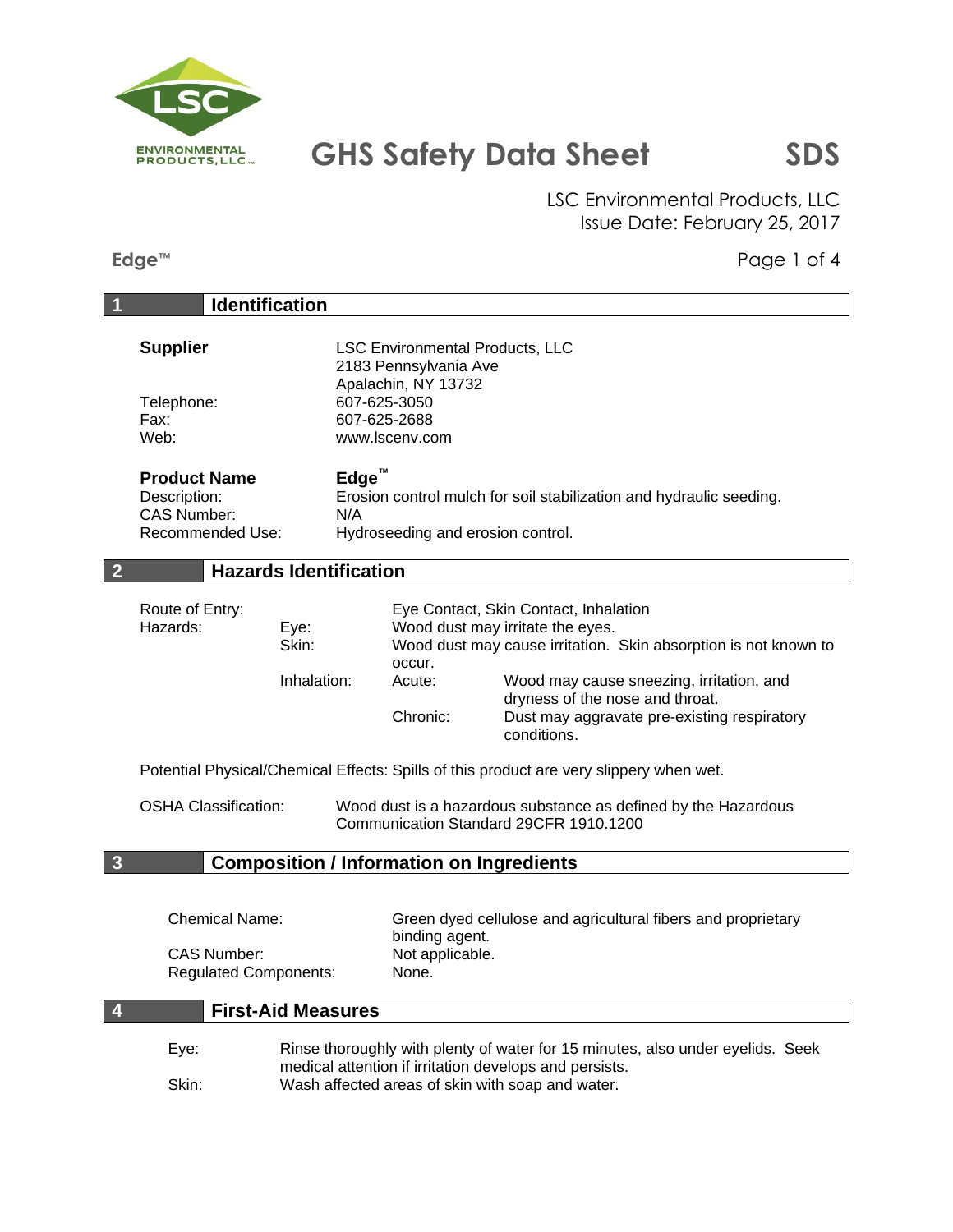

LSC Environmental Products, LLC Issue Date: February 25, 2017

**Edge™** Page 2 of 4

Ingestion: Rinse mouth with water. Seek medical attention immediately. Inhalation: Move to fresh air immediately. Seek medical aid promptly if irritation persists.

#### **5 Fire Fighting Measures**

| Precautions:              | Spills produce extremely slippery surfaces when wet.                    |  |
|---------------------------|-------------------------------------------------------------------------|--|
|                           | Special Protective Equipment: No special protective equipment required. |  |
| Flammability:             | $>550^{\circ}$ F                                                        |  |
| Auto-ignition Temp:       | Does not ignite.                                                        |  |
| Fire Extinguishing Media: | Water. Water Spray. Foam. Carbon Dioxide (CO <sub>2</sub> ). Dry        |  |
|                           | Powder.                                                                 |  |

#### **6 Accidental Release Measures**

| <b>Personal Precaution:</b>       | No special precautions required. Wear adequate personal<br>protective equipment (See Section 8: Exposure                                                                                                                                       |
|-----------------------------------|------------------------------------------------------------------------------------------------------------------------------------------------------------------------------------------------------------------------------------------------|
|                                   | Controls/Personal Protection). Keep people away from<br>spill/leak.                                                                                                                                                                            |
| <b>Environmental Precautions:</b> | As with all chemical products, do not flush into surface water.<br>Spills become very slippery when wet.                                                                                                                                       |
| Methods for Clean Up:             | Sweep up spills and place in a waste disposal container. Flush<br>area thoroughly with water and scrub to remove residue. If<br>slipperiness remains, apply more dry-sweeping compound. Do<br>not flush large quantities of material to sewer. |

#### **7 Handling and Storage**

Handling: Safe handling advice: Avoid contact with skin and eyes. When preparing the working solutions ensure there is adequate ventilation. When using, do not smoke. Storage: Keep in a cool, dry place  $(0-30^{\circ}C)$ . Keep away from heat and sources of ignition. Freezing will affect the physical condition and may damage the material. To avoid product degradation and equipment corrosion, do not use iron, copper, or

#### **8 Exposure Controls / Personal Protection**

aluminum containers or equipment.

| <b>Engineering Measures:</b> | Engineering measures are not usually necessary for<br>outdoor mixing. Use dust collection system for indoor<br>handling operations.                                             |
|------------------------------|---------------------------------------------------------------------------------------------------------------------------------------------------------------------------------|
| Hygiene Measures:            | Handle in accordance with good industrial hygiene and<br>safety practice. When using, do not eat, drink or smoke.<br>Wash hands before breaks and at the end of the<br>workday. |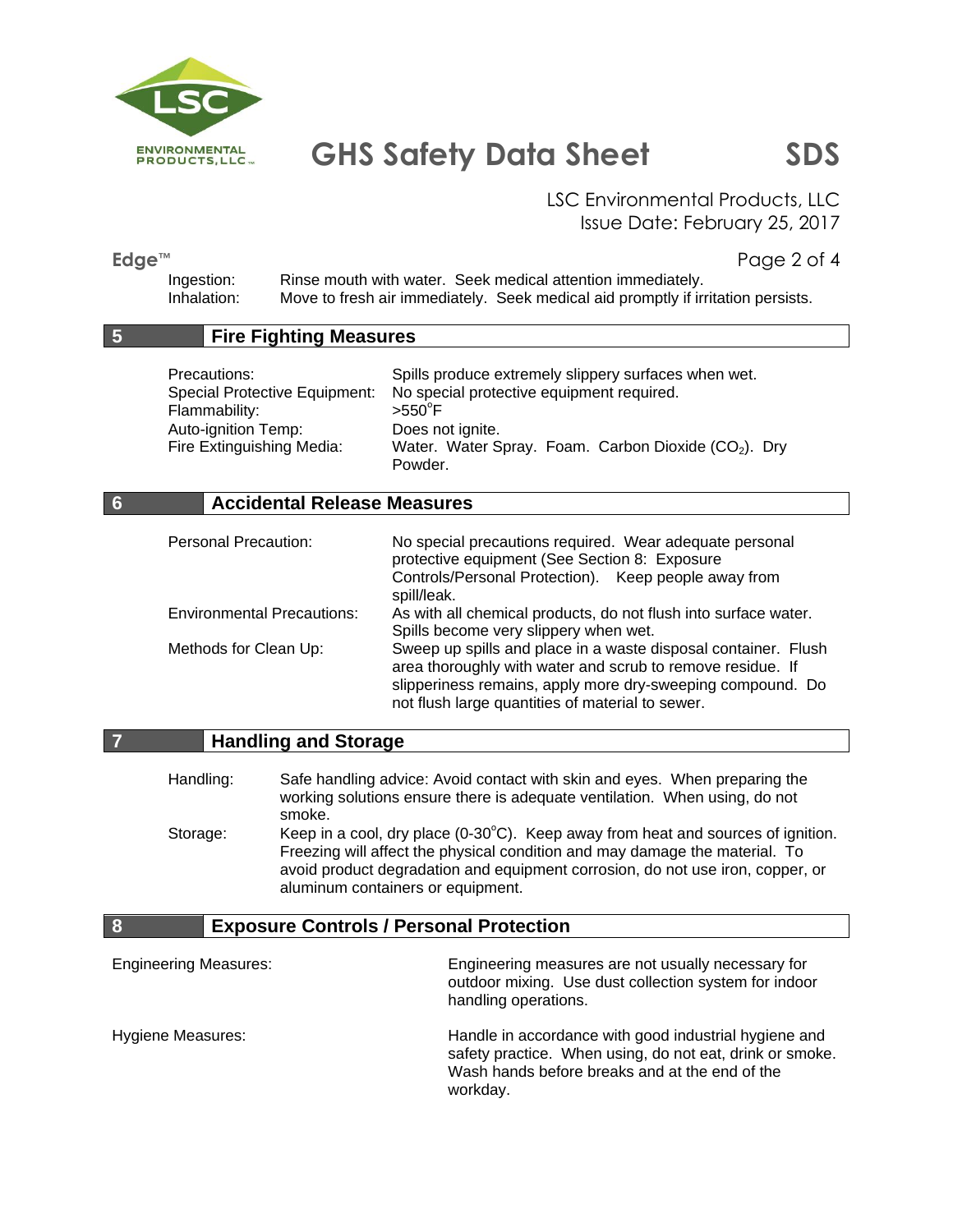

LSC Environmental Products, LLC Issue Date: February 25, 2017

**Edge™** Page 3 of 4

Personal Protective Equipment:

Eye and Face Protection: Safety glasses with side-shields or goggles.<br>
Hand Protection: PVC or other plastic material gloves. PVC or other plastic material gloves. Respiratory Protection: Use NOISH approved respiratory masks.

#### **9 Physical and Chemical Properties**

Odor: No odor. pH: Not applicable Specific Gravity: Specific Gravity: Lighter than water. Melting Point/Range: Not applicable. Flash Point: Auto-ignition  $Temp (°C)$ : Not applicable. Vapor Pressure (mm HG): Not applicable. Bulk viscosity: Kinematic viscosity @ 40 $^{\circ}$  C (mm<sup>2</sup>/s):

Appearance: Gray/green dyed cellulose and agricultural fibers and proprietary binding agent in pellet form.  $>550^\circ$  F

#### **10 Stability and Reactivity**

| Stability:                               | Hazardous polymerization does not occur. Stable.        |
|------------------------------------------|---------------------------------------------------------|
| <b>Hazardous Decomposition Products:</b> | Thermal decomposition may produce. Nitrogen Oxides      |
|                                          | $(NO2)$ , Carbon Dioxides $(CO2)$ , and Carbon Monoxide |
|                                          | $(CO)$ . Ammonia $(NH_3)$ .                             |
| Materials to Avoid:                      | Oxidizing agents may cause exothermic reactions.        |

### **11 Toxicological Information**

| This product contains no OSHA regulated (hazardous)      |
|----------------------------------------------------------|
| components.                                              |
| Slightly irritating with susceptible persons.            |
| Skin: Slightly irritating.                               |
| Eyes: May cause eye irritation with susceptible persons. |
| Not sensitizing.                                         |
| No chronic effects.                                      |
|                                                          |

### **12 Ecological Information**

| Degradation Potential:  | Negligible.  |
|-------------------------|--------------|
| Chemical Oxygen Demand: | 0.38 mg 2/mg |